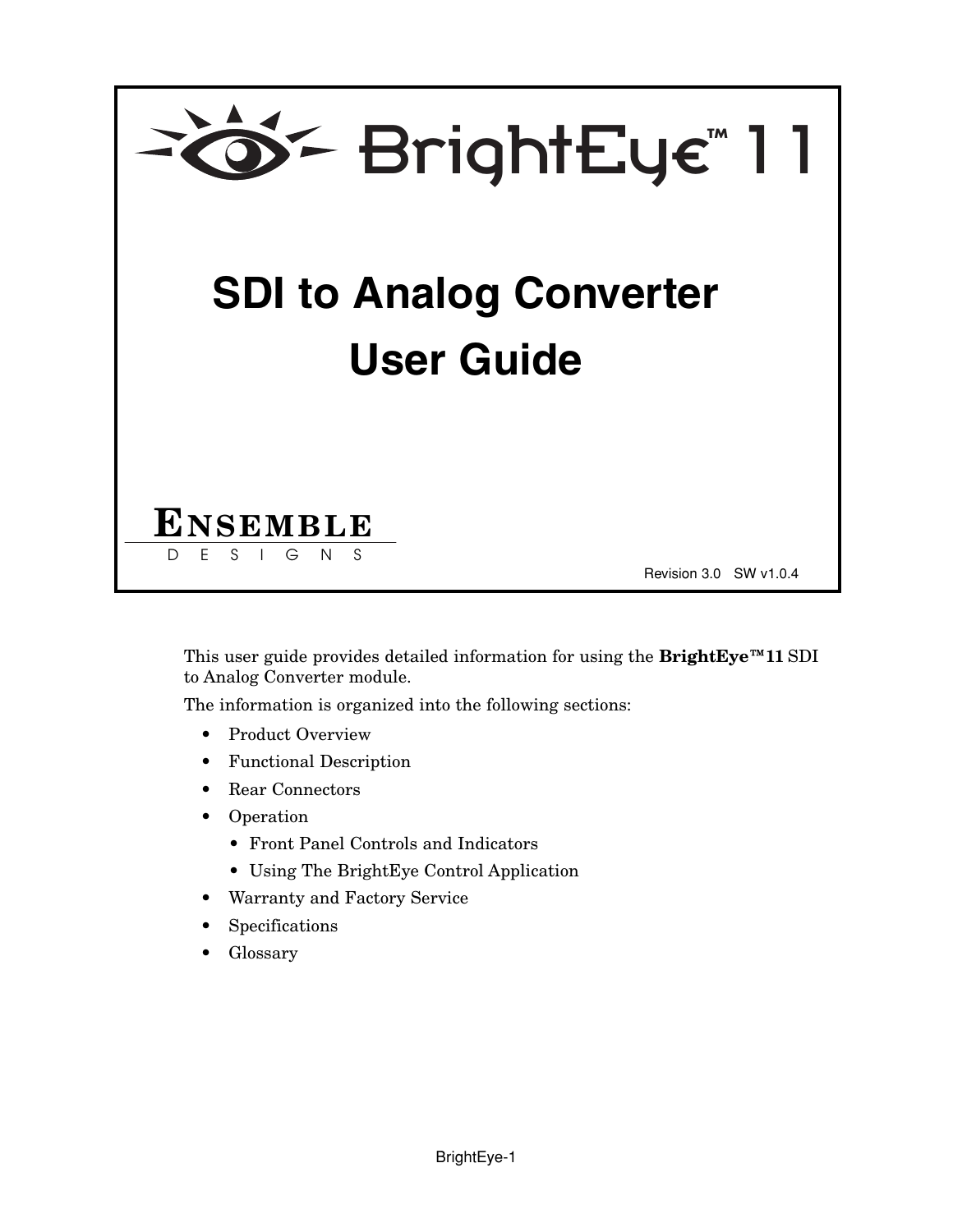# **PRODUCT OVERVIEW**

BrightEye<sup>™</sup> 11 provides digital to analog conversion with the full range of analog output formats available: Beta, SMPTE, RGB, and Composite (with simultaneous S-Video Y/C outputs). 12 bit processing and conversion at 8x oversampling mean the best looking images possible.

Output format and gain are controlled from the front panel. The BrightEye Control application also provides remote control of the unit from a personal computer with USB support. A status display on the front panel indicates input presence.

BrightEye 11 is the perfect choice to feed monitors, VTRs, or video projectors.

A glossary of commonly used video terms is provided at the end of this user guide.

# **FUNCTIONAL DESCRIPTION**

As shown in the functional block diagram below, serial digital video is fed to the converter on a single BNC connector.

The SDI input is routed directly to the SDI Out BNC and the reclocking and deserializing circuitry before entering the D to A converter.

The converted analog signal is then encoded to the desired output format as chosen on the front panel or with BrightEye PC or Mac. During this stage, gain can be adjusted for the correct output levels.

BrightEye 11 is powered by a 12 volt DC universal power supply. This power supply can accept an input voltage between 90 and 230 volts, at 50 or 60 Hertz. It uses a standard IEC line cord and can be used anywhere in the world. It is normal for the converter to be quite warm to the touch when operating.



**BrightEye 11 Functional Block Diagram**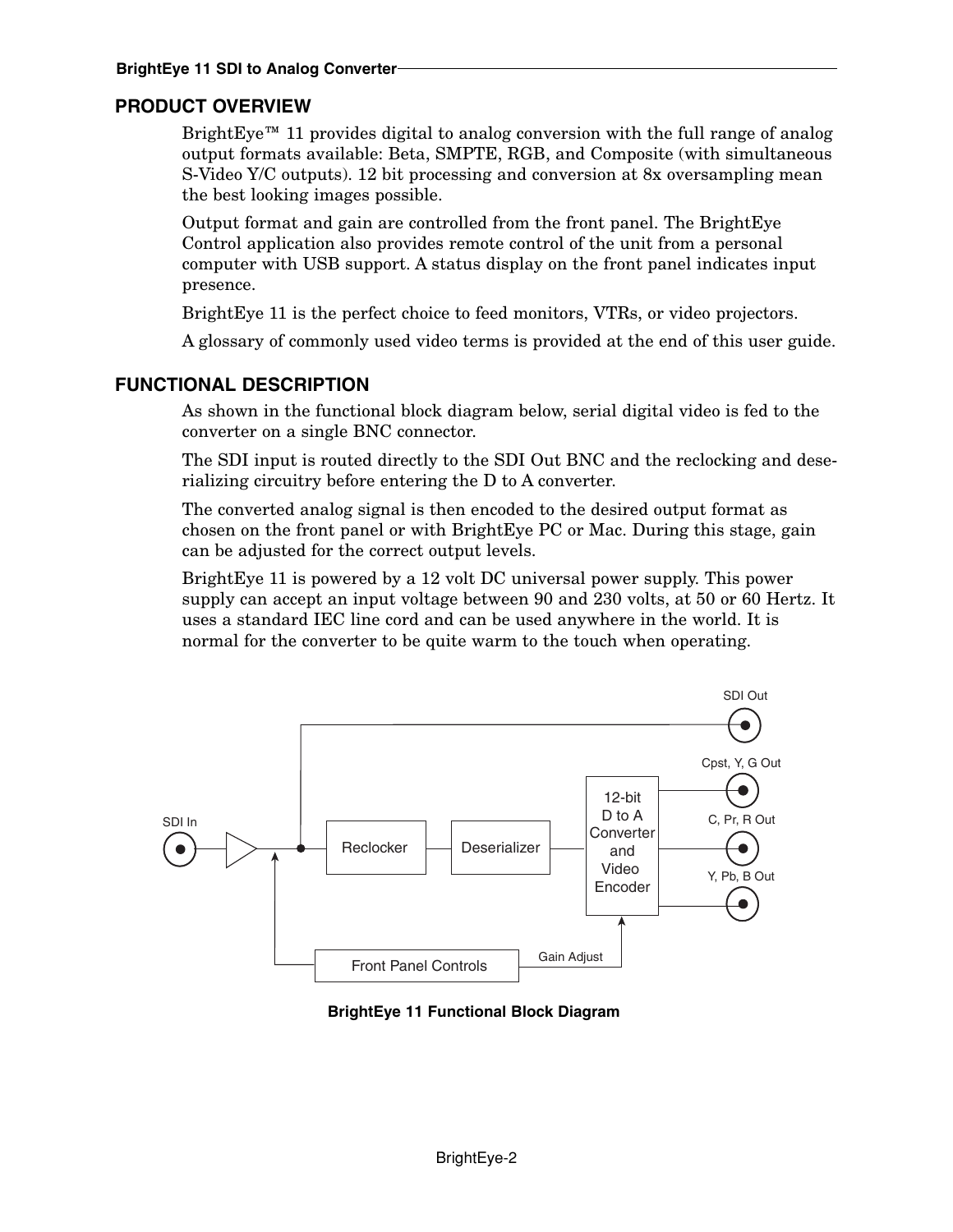#### **APPLICATIONS**

The versatility of BrightEye 11 can be utilized in a number of different applications where conversion of SDI to analog video is required. Some examples of using BrightEye 11 are given below.

#### **Electrical Conversion with Analog Monitoring**

This application, shown in the illustration below, utilizes the full functionality of BrightEye 11 by using the SDI output to feed a destination such as a video router while monitoring the signal on an RGB monitor at the same time.



**SDI Feeding Router with Analog Monitoring** 

### **Analog Monitoring of an SDI Signal**

This application performs conversion of an SDI signal from a production switcher to the Composite/S-Video Y/C format for feeding an S-VHS tape machine while monitoring the signal on a composite analog monitor as shown below.



**Analog Monitoring of an SDI Signal**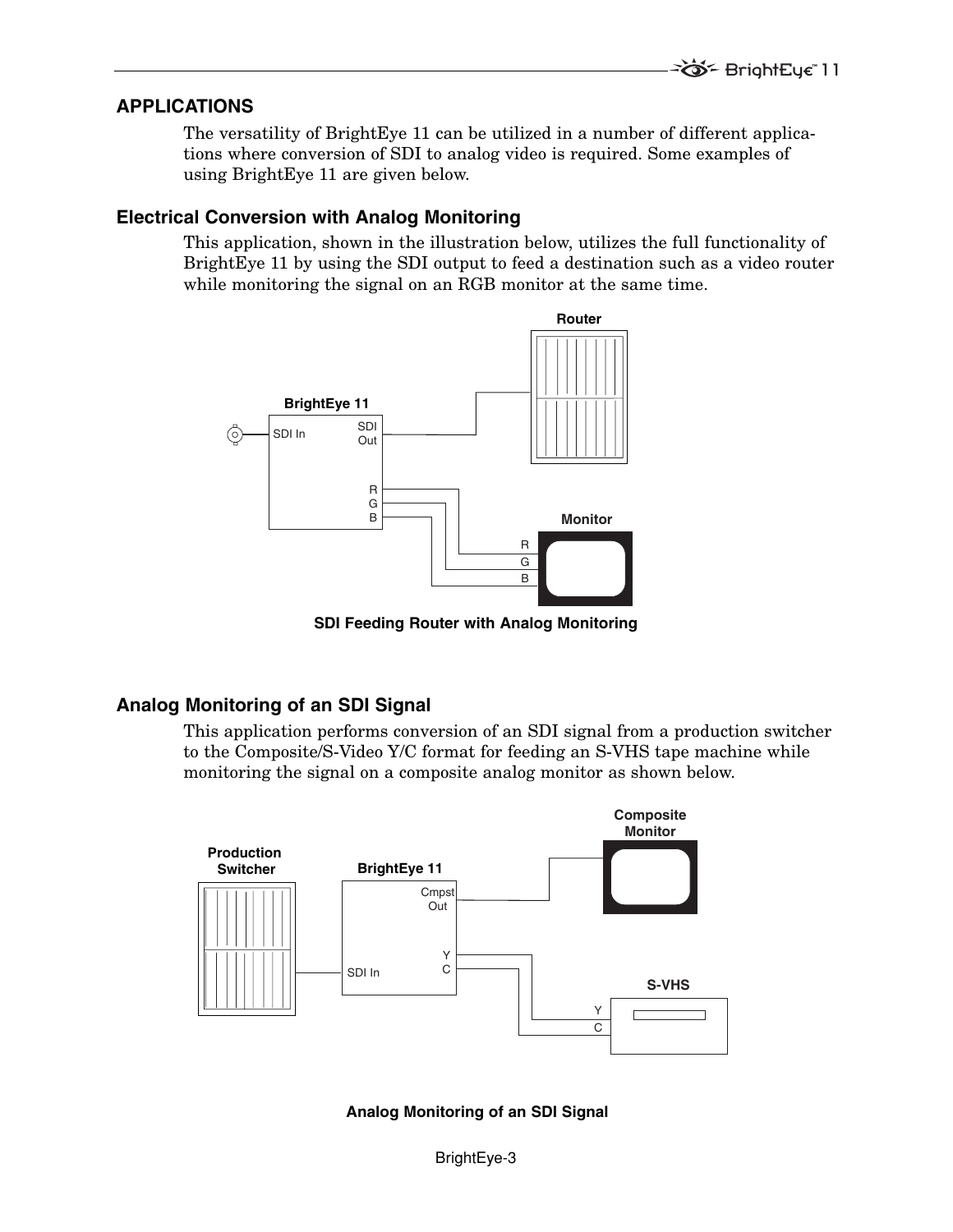# **Driving an RGB Projector**

BrightEye 11 is an ideal solution for converting SDI to analog for driving an RGB projector similar to the example shown below.



**Application for Driving an RGB Projector**

## **SDI Input to Component VTR**

BrightEye 11 can provide a converted video output from an SDI input to feed any type of component VTR format as shown in the example below.



**SDI Input to Component VTR Application**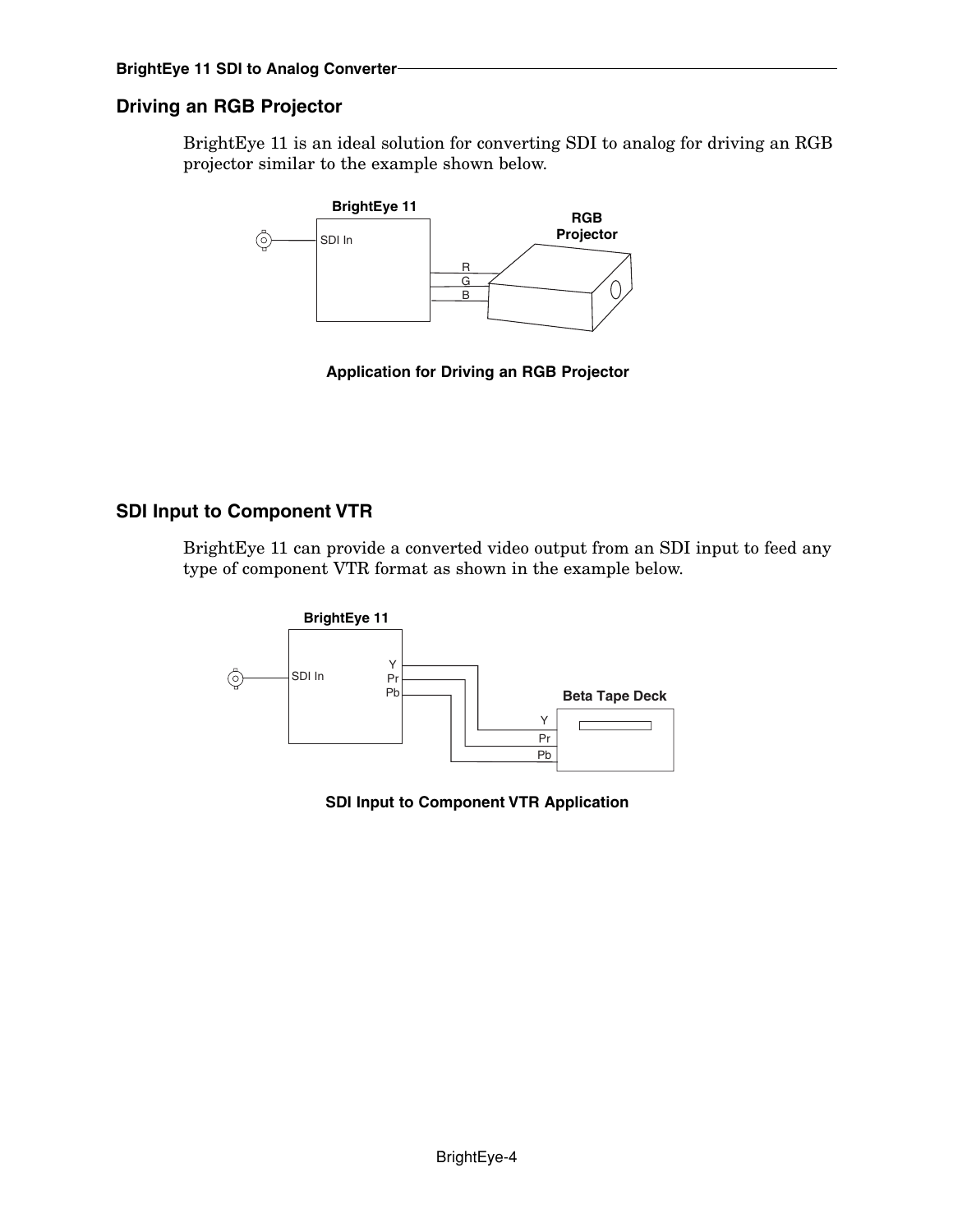## **REAR CONNECTORS**

All connections to the BrightEye 11 converter are made on the rear of the unit. Refer to the illustration below.



**BrightEye 11 Rear Connectors**

#### **Power Connection**

Connect a modular power supply to the 12 volt DC power input connection on the far left of the unit. Use the locking ring to secure it.

### **USB Connector**

The USB connector is used to provide more comprehensive control, diagnostics, and upgrades to the unit from a PC or Mac. Use the BrightEye Control application included on CD-ROM to make adjustments as described in the **OPERATION** section of this user guide.

# **Input/Output BNCS**

There are five rear BNC connectors which are used as inputs and outputs as follows:

### **SDI In**

This BNC input accepts a SMPTE 259M serial digital component signal, 525 or 625 line standard.

### **SDI Out**

The Serial Digital Component signal from the reclocking circuitry is presented on this connector. This output conforms to the ITU-R 601 standard for serial digital video, with SMPTE 259M serialization at 270 Mb/s.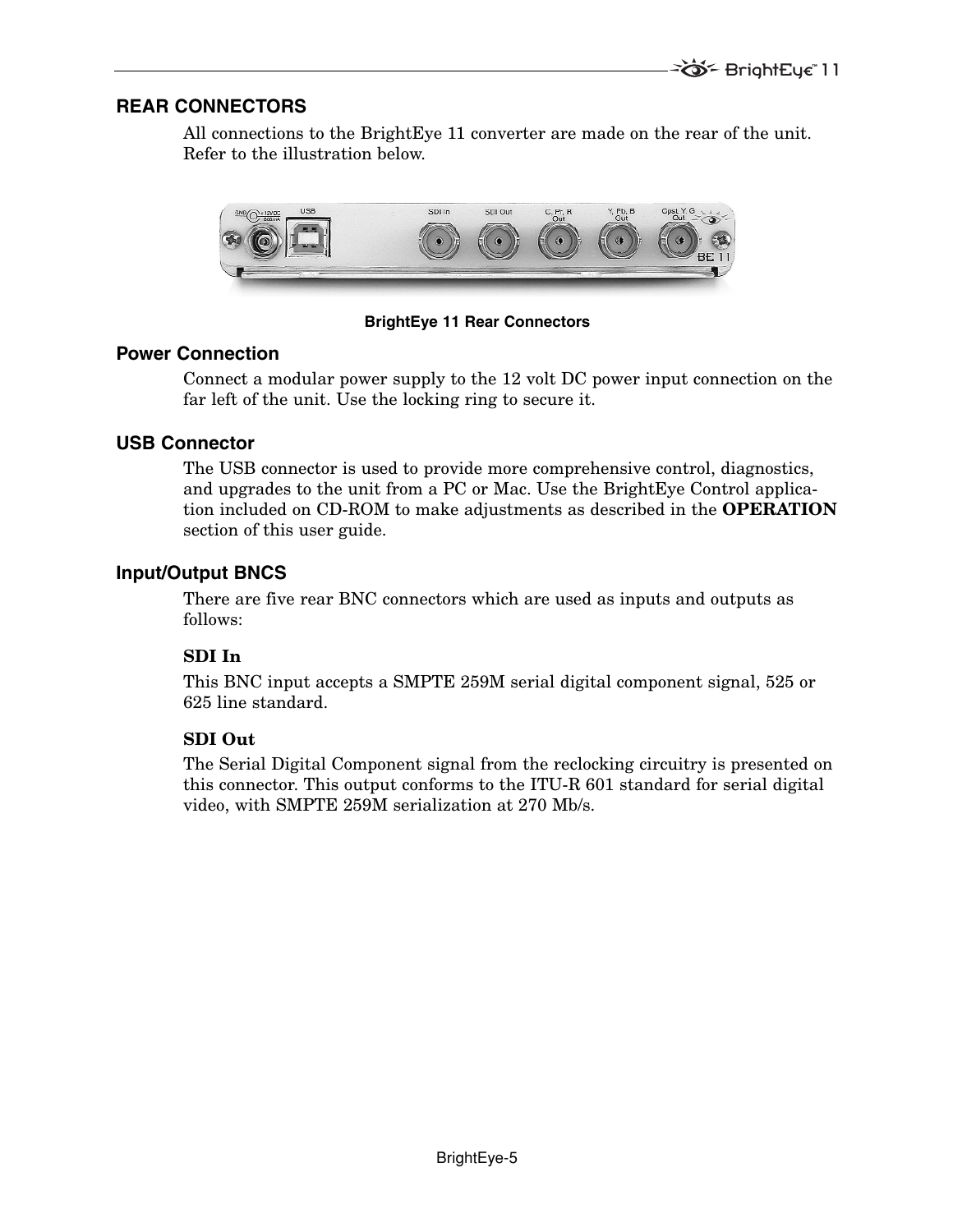# **C, Pr, R Out**

The function of this connector varies according to the selected output format as follows:

- **C** S-Video C output (use Y /C S-Video adapter) NTSC or PAL
- **Pr** SMPTE/Beta analog component color difference R-Y channel output
- **R** RGB Red output

# **Y, Pb, B Out**

The function of this connector varies according to the selected output format as follows:

- **Y** S-Video Y output (use Y /C S-Video adapter) NTSC or PAL
- **Pb** SMPTE/Beta analog component color difference B-Y channel output
- **B** RGB Blue output

# **Cpst, Y, G Out**

The function of this connector varies according to the selected output format as follows:

- **Cpst** NTSC or PAL composite output
- **Y** SMPTE/Beta analog component Y (luminance) output
- **G** RGB G output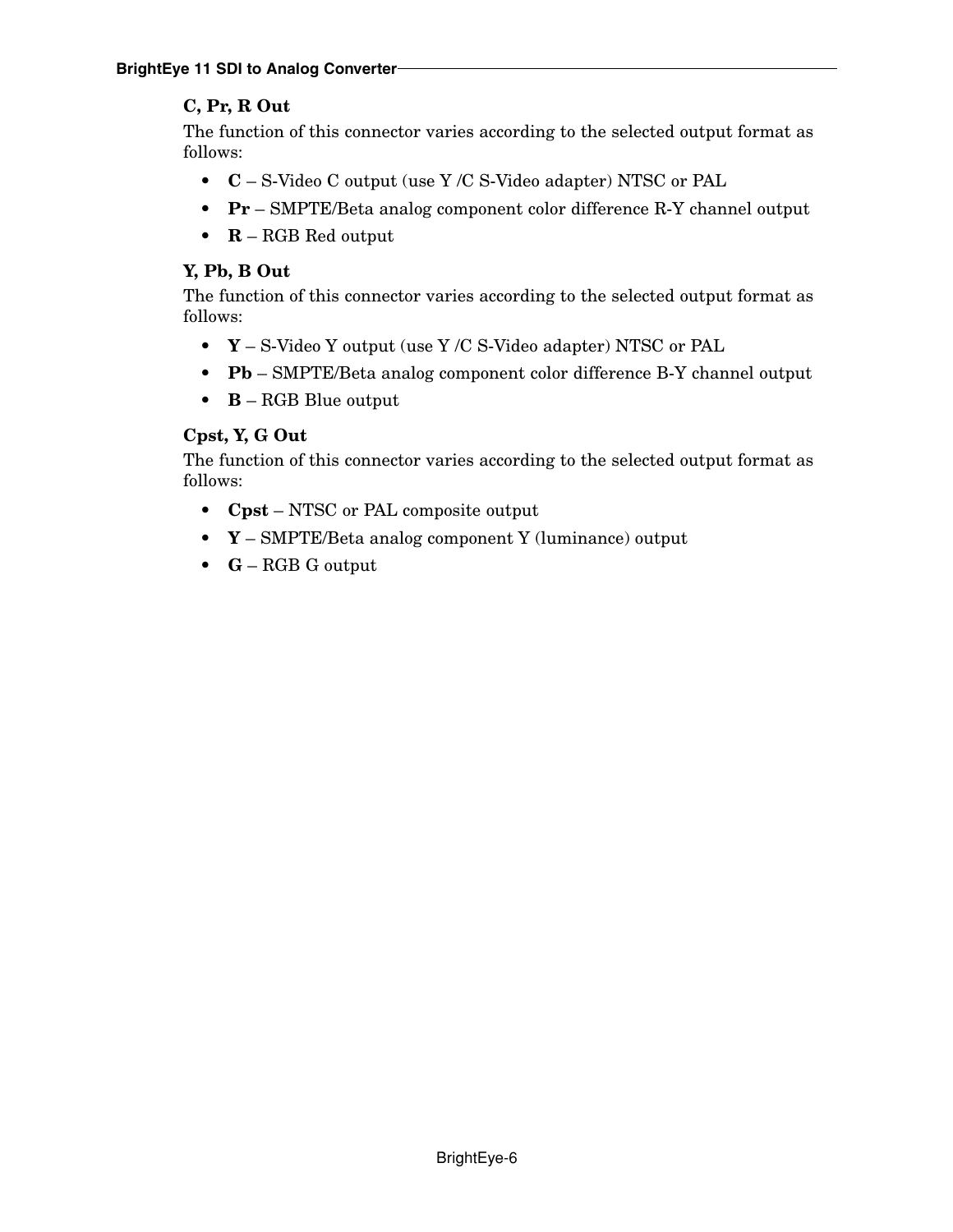# **OPERATION**

Control and operation of the BrightEye 11 converter is performed from the front panel or with the BrightEye Control application.

Some control settings are only available with BrightEye PC or Mac. These parameters **NOTE:**cannot be monitored or controlled with the front panel.

## **Front Panel Controls and Indicators**

The front panel of the converter, shown in the figure below, provides status indicators and control over output selection and gain.



**BrightEye 11 Front Panel**

#### **Status Indicators**

The following status indicators are provided on the front panel:

### **In**

Illuminates green when an input for the currently selected video format is detected on the input connector.

#### **Output**

The currently selected output format (**Cpst**, **Beta**, **SMPTE**, **or RGB**) will illuminate green.

#### **Gain**

Illuminates green when output gain is set to its nominal or unity value. Illuminates red when gain is set higher or lower than nominal setting.

#### **Pwr (Power)**

Illuminates green when power is applied to the converter and the internal voltage regulator is functioning correctly.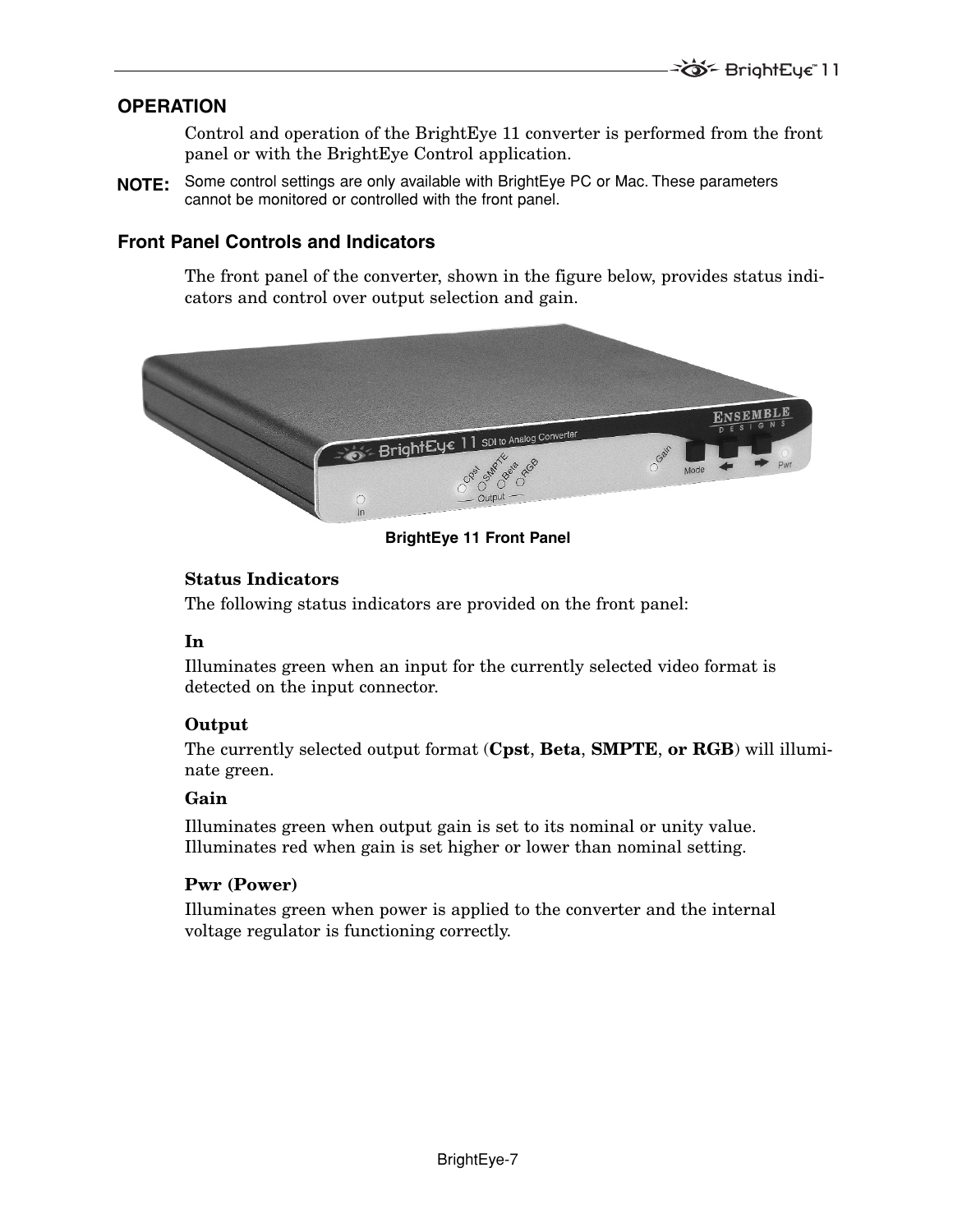# **ADJUSTING PARAMETERS FROM THE FRONT PANEL**

Use the **Mode**, **Right Arrow,** and **Left Arrow** buttons to select and adjust parameters from the front panel.

Pressing the **Mode** button activates the front panel for editing and tabs between each section of editable parameters.

Pressing the **Right Arrow** or **Left Arrow** advances the selection within a given section of parameters, or increases (Right Arrow) or decreases (Left Arrow) the value of a selected parameter.

The LED of an edited parameter will blink for 15 seconds, after which time its value is **NOTE:**stored in memory. If power is interrupted before this 15 second timeout period has elapsed, the edited state will not be not saved.

The controls and their indicators are described below:

#### **Output**

This control selects the video output with the following choices:

**Beta** – Component Video in Beta format

**SMPTE** – Component Video in SMPTE format

**RGB** – Component Video in RGB format

**Cpst/S-Video** – NTSC or PAL Analog Composite Video with simultaneous S-Video Y/C (use a standard BNC-to S-Video adapter on the two inputs)

The selected output will be indicated by a green indicator.

#### **Gain**

This control adjusts the gain of the analog video signals in the Digital-to-Analog converter and encoder circuitry of the converter. The right arrow will increase the gain, the left arrow will decrease it. The **Gain** indicator will illuminate green when the gain is set to its nominal or unity setting.

This is the setting which will produce correct analog output levels from a digital input source which itself is at proper level. The **Gain** indicator will illuminate red whenever the control is adjusted either higher or lower than the nominal setting. The gain can be reset to nominal (green) by pressing both arrows simultaneously.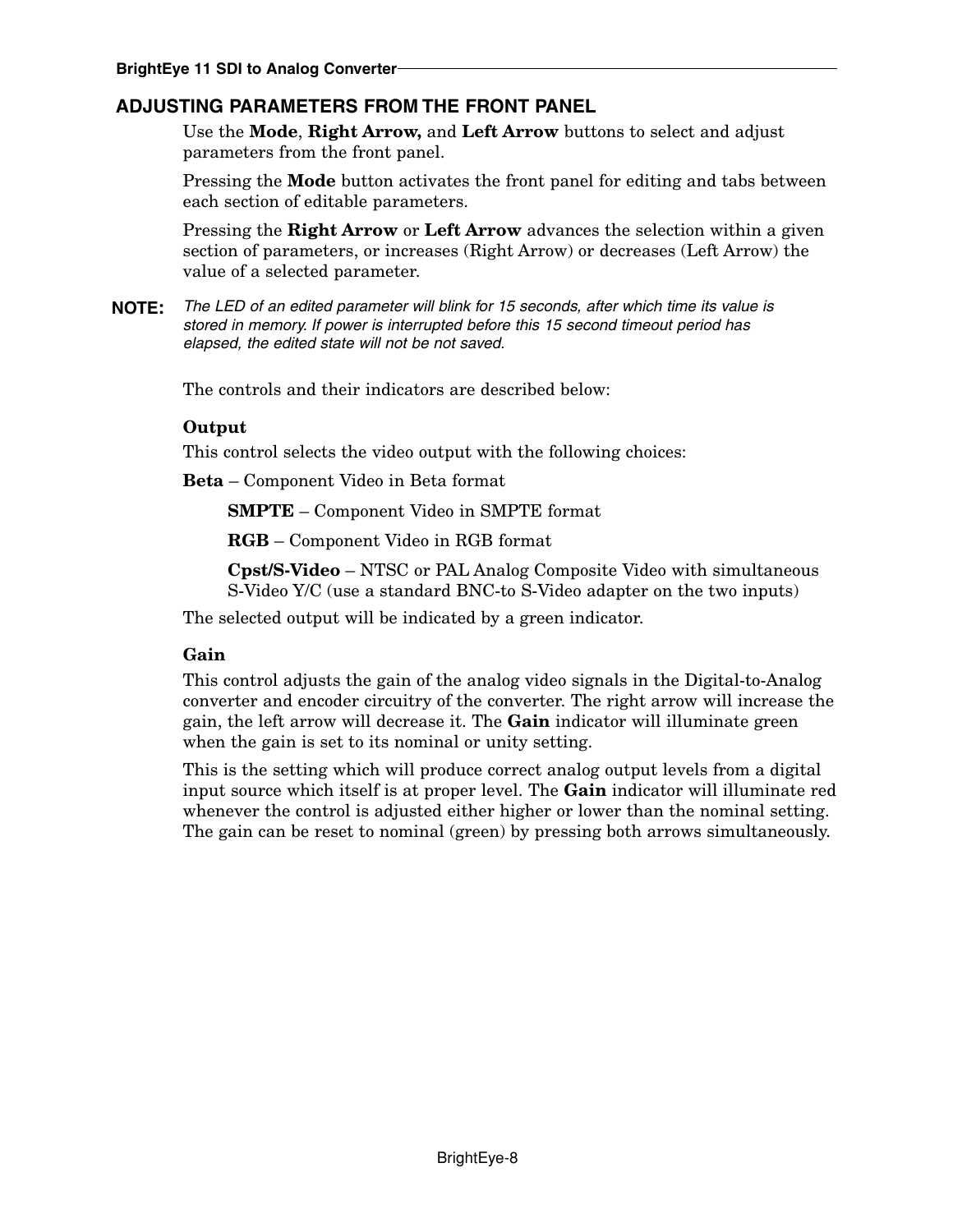# **USING THE BRIGHTEYE CONTROL APPLICATION**

The BrightEye PC and BrightEye Mac applications included on CD-ROM are designed to allow you to configure and control the BrightEye 11 from a personal computer. Installation and instructions for using this software application are given in the PDF manual on disk.

If the BrightEye 11 is connected to a computer running this software, the following menu is available for controlling and monitoring the unit.

#### **Control Menu**

- **Input Pres** gives read-only status indication of input presence..
- **Output** select the type of output signal from the unit from the **Output** pulldown as **Composite (S-Video)**, **Beta**, **SMPTE**, **or RGB**.
- **Gain** adjusts the gain of the analog video signals in the Digital-to-Analog converter and encoder circuitry of the converter. The front panel indicator will light green when the gain is set to its nominal or unity setting.

This is the setting which will produce correct analog output levels from a digital input source which itself is at proper level. The indicator will light red whenever the control is adjusted either higher or lower than the nominal setting. The gain can be reset to nominal by selecting the **Default** button.

**• Chroma** – adjust the amount of chroma on the output signal in percent as required. This control is only available on BrightEye PC or Mac. There is no front panel control or indication of this setting.

| Input Pres-       |                                                                            |
|-------------------|----------------------------------------------------------------------------|
| No Input          |                                                                            |
| <b>Output</b>     |                                                                            |
| Composite         |                                                                            |
|                   |                                                                            |
| Gain              |                                                                            |
| Default           | 100<br>$\sqrt{2\pi}$ and $\sqrt{2}$<br>$\%$<br>$\alpha = 0.15$<br>è        |
| Chroma            |                                                                            |
| Default           | 100<br>$\%$<br>7 н. е. е. н. е<br>$\mathbf{r}=-\mathbf{r}$<br>$\sim 10-11$ |
|                   |                                                                            |
| Setup             | Vert Blanking                                                              |
| $\overline{v}$ On | Wide<br>▼                                                                  |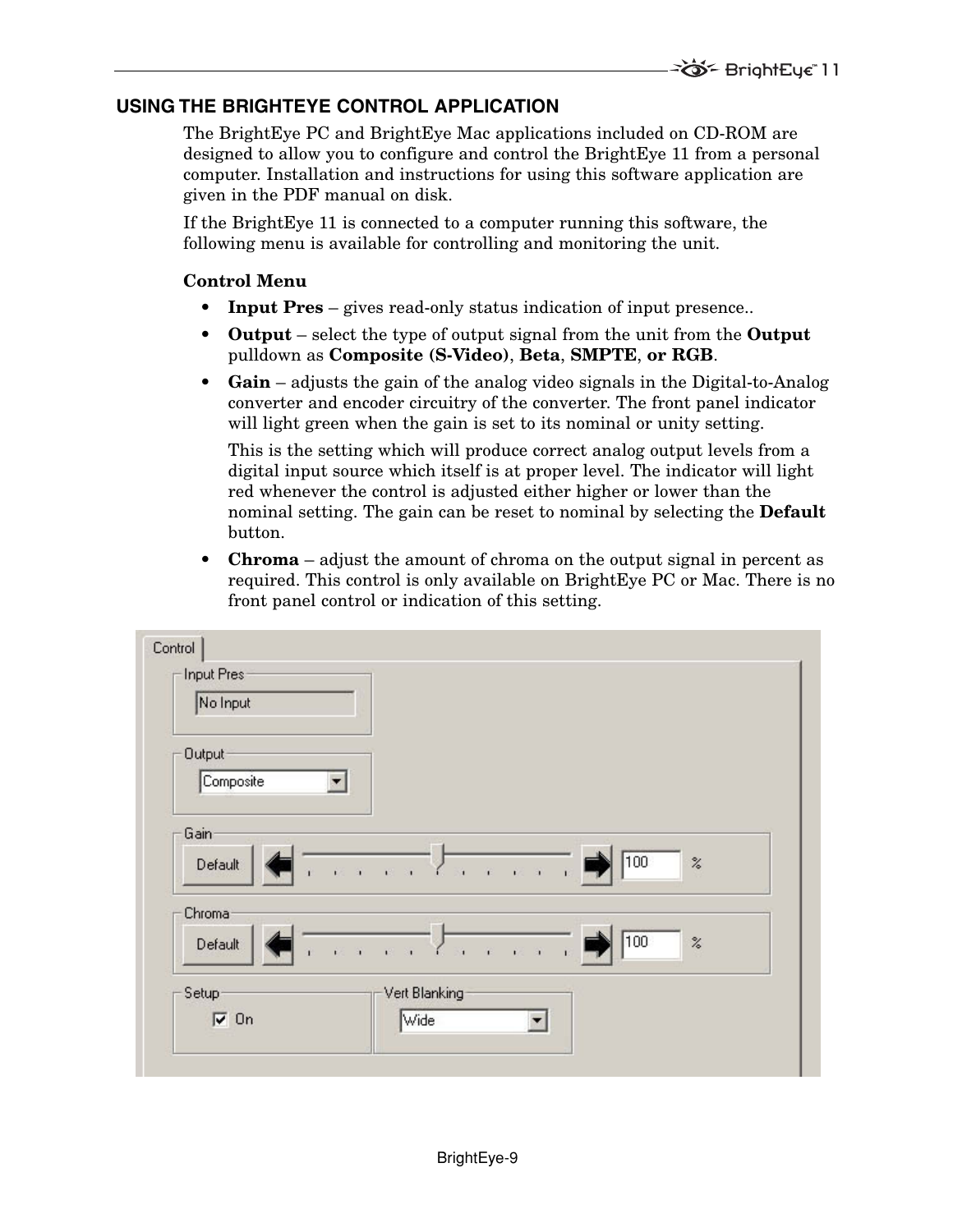- **Setup** check the box to add setup to the output signal (525 mode). Leave the box unchecked for no setup. This control is only available on BrightEye PC. There is no front panel control or indication of this setting.Setup will be grayed out when a SMPTE, RGB, or 625 input signal is present.
- **Vert Blanking** select the blanking width with this pulldown from **Wide** (PAL Lines 1-22, NTSC Lines 1-20) or **Narrow** (PAL Lines 1-6, NTSC Lines 1-9). This control is only available on BrightEye PC. There is no front panel control or indication of this setting.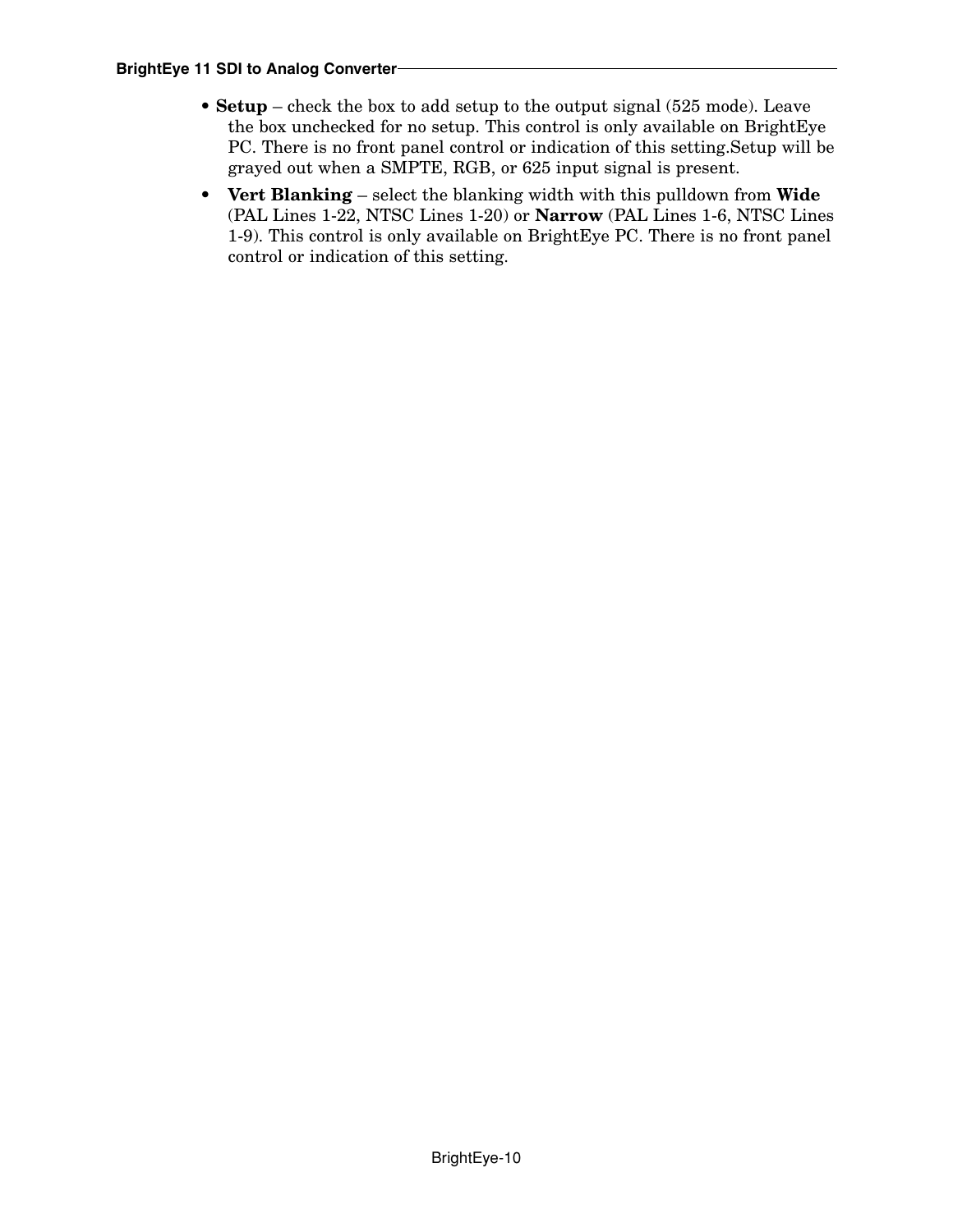# **WARRANTY AND FACTORY SERVICE**

#### **Warranty**

Ensemble Designs, Inc. warrants this product to be free from defect in material and workmanship for a period of five years from the date of delivery. During this two year warranty period, Ensemble Designs, Inc. will repair any defective units at Ensemble's expense if the unit should be determined to be defective after consultation with a factory technician.

This warranty is not transferable. Any implied warranties expire at the expiration date of this warranty.

This warranty does not cover a defect that has resulted from improper or unreasonable use or maintenance as determined by us. This warranty is void if there is any attempt to disassemble or adjust factory set presets without factory authorization.

#### **Factory Service**

If you require service (under warranty or not), please contact Ensemble Designs and ask for Customer Service before you return the unit. This will allow the service technician to provide any other suggestions for identifying the problem and recommend possible solutions.

You may also refer to the technical support section of the Ensemble web site for the latest information on your equipment at the URL below:

http://www.ensembledesigns.com/support

If you return equipment for repair, please get a Return Material Authorization Number (RMA) from the factory first.

Ship the product and a written description of the problem to:

Ensemble Designs, Inc.

Attention: Customer Service RMA #####

870 Gold Flat Rd.

Nevada City, CA 95959 USA

(530) 478-1830

Fax: (530) 478-1832

service@ensembledesigns.com

http://www.ensembledesigns.com

Be sure to put your RMA number on the outside of the box.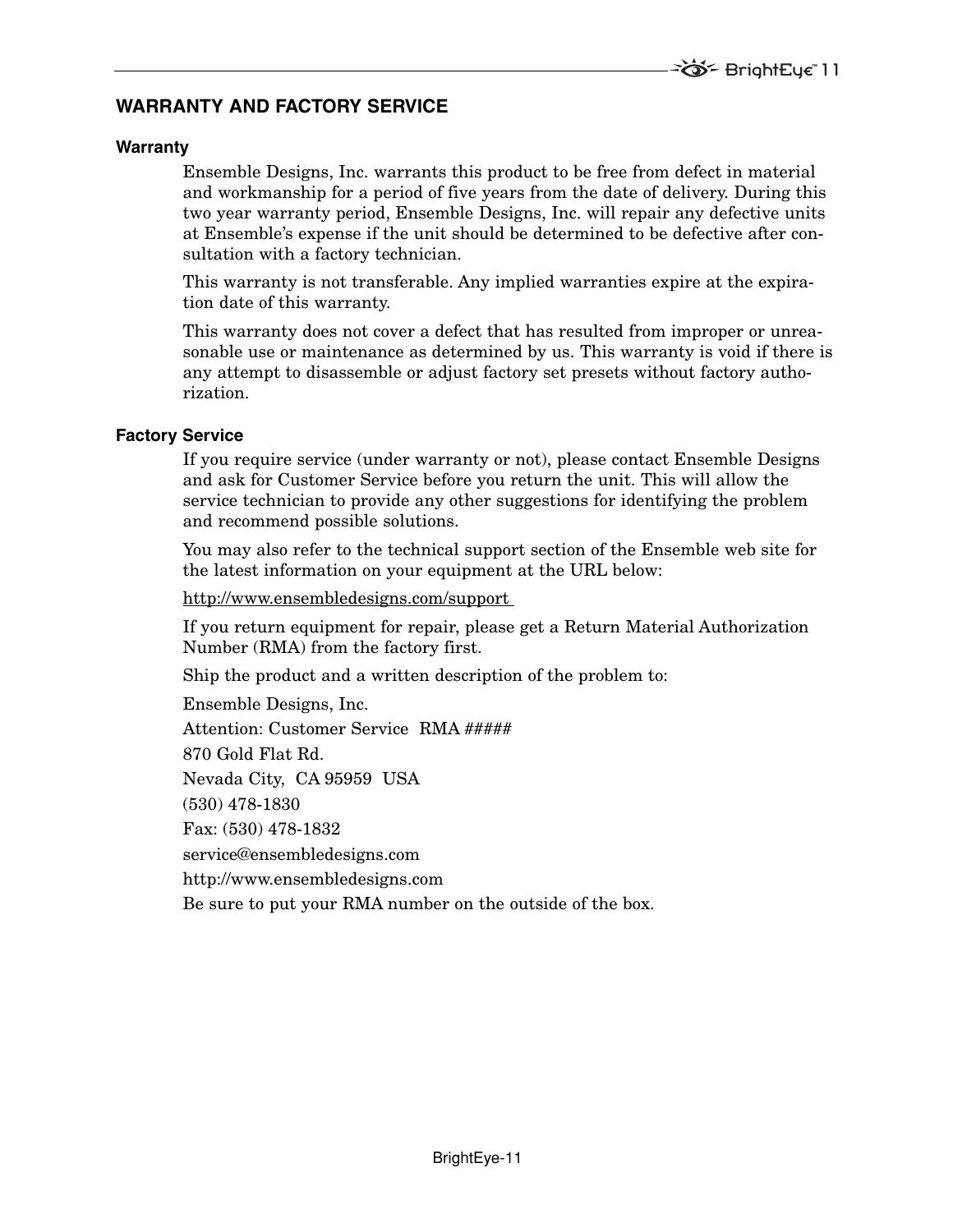# **SPECIFICATIONS**

## **Serial Digital Input**:

| Number:          | One                        |
|------------------|----------------------------|
| Signal Type:     | 270 Mb/s SD Serial Digital |
|                  | (SMPTE 259M)               |
| Impedance:       | 75 Ω                       |
| Return Loss:     | $>15$ dB                   |
| Max Cable Length | 300 meters                 |

### **Analog Output:**

| Number:      | One component or           |
|--------------|----------------------------|
|              | one composite andk one Y/C |
| Type:        | Beta/SMPTE, Y, Pr, Pb      |
|              | <b>RGB</b>                 |
|              | NTSC. PAL Composite        |
|              | NTSC, PAL S-Video          |
| Return Loss: | $> 40$ dB                  |
| Output DC:   | None (AC coupled)          |
|              |                            |

#### **Serial Digital Output:**

| Type:        | <b>SMPTE 259M</b> |
|--------------|-------------------|
| Impedance:   | 75 Ω              |
| Return Loss: | $>15$ dB          |
| Output DC:   | $< 50$ mV         |

### **SDI to Analog Performance:**

| <b>Bit Resolution:</b>     | 12 bit output reconstruction |
|----------------------------|------------------------------|
|                            | 8 X oversampling             |
| Signal to Noise:           | $>65$ dB                     |
| <b>Frequency Response:</b> | $\pm$ 0.1 dB, 0 to 5.5 MHz   |
| K Factors:                 | $< 1\%$                      |
| <b>ScH Phase Error:</b>    | $\lt \pm 2$ degrees          |
| Differential Phase:        | $< 1$ degree                 |
| Differential Gain:         | $< 1\%$                      |
|                            |                              |

# **General Specifications:**

| Size:                     | $5.625"$ W x 0.8 " H x 5.5" D                                 |
|---------------------------|---------------------------------------------------------------|
|                           | $(143 \text{ mm} \times 20 \text{ mm} \times 140 \text{ mm})$ |
|                           | including connectors                                          |
| Power:                    | 12 volts, 7 watts                                             |
| Temperature Range:        | 0 to 40 degrees C ambient                                     |
| <b>Relative Humidity:</b> | 0 to $95\%$ noncondensing                                     |

Due to ongoing product development, all specifications are subject to change.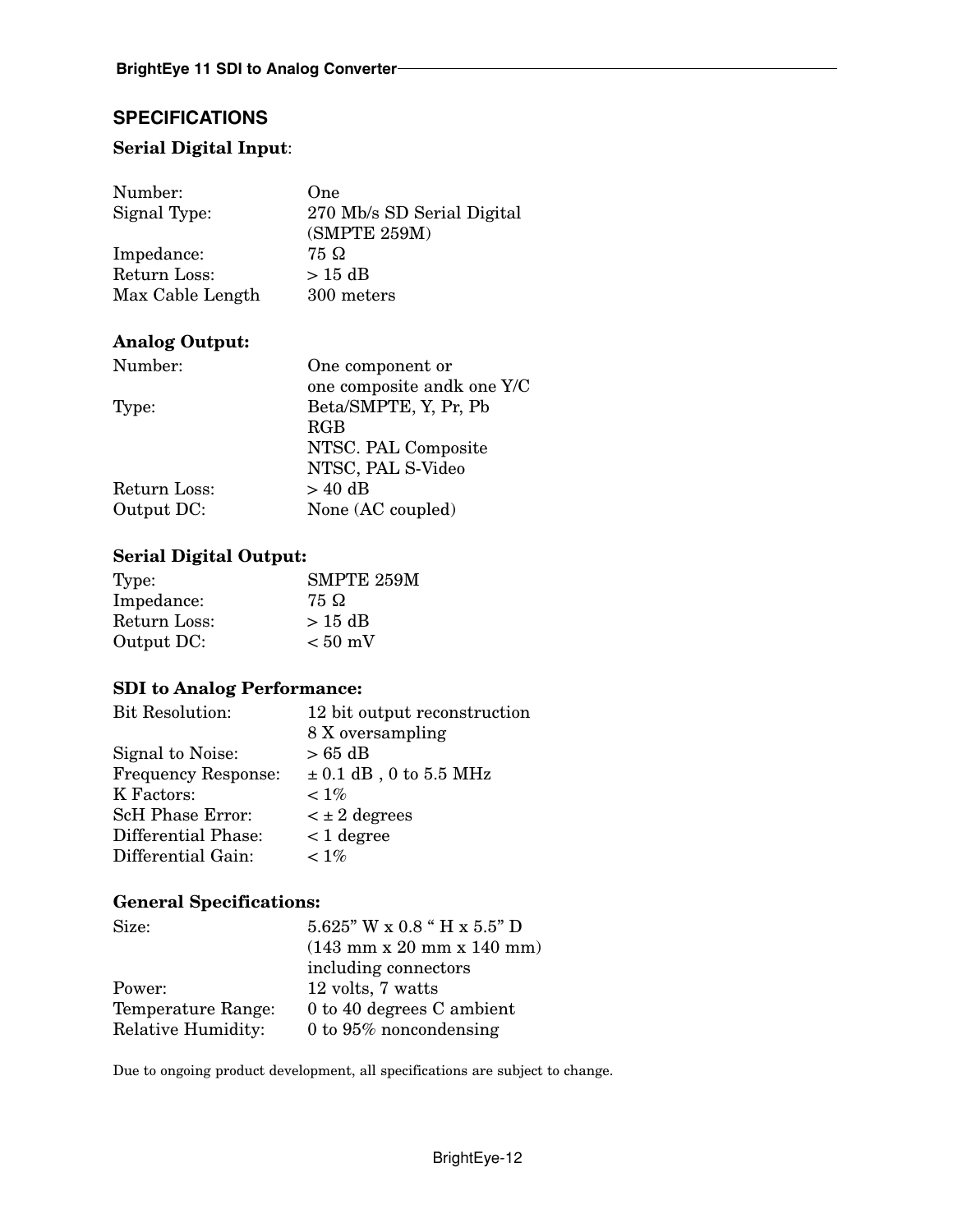# **BRIGHTEYE POWER SUPPLY INFORMATION**

Below is a list of power supplies and optional items that may have come with your BrightEye:

## **BEPS**

BrightEye Individual Power Supply.

# **BEPS6**

Spider Power Supply. This powers 6 single high BrightEyes or 3 double high BrightEyes (BrightEye 90 family).

# **BEPS6-RP**

Redundant Power Supply for Spider.

# **BERKMT**

BrightEye Rack Mount. This holds 6 single high BrightEyes or 3 double high BrightEyes (BrightEye 90 family) or a combination.

# **BEBP**

BrightEye Blank Panel. Single high, for empty slots in Rack Mount.

# **BEAC**

Analog Audio Breakout Cable.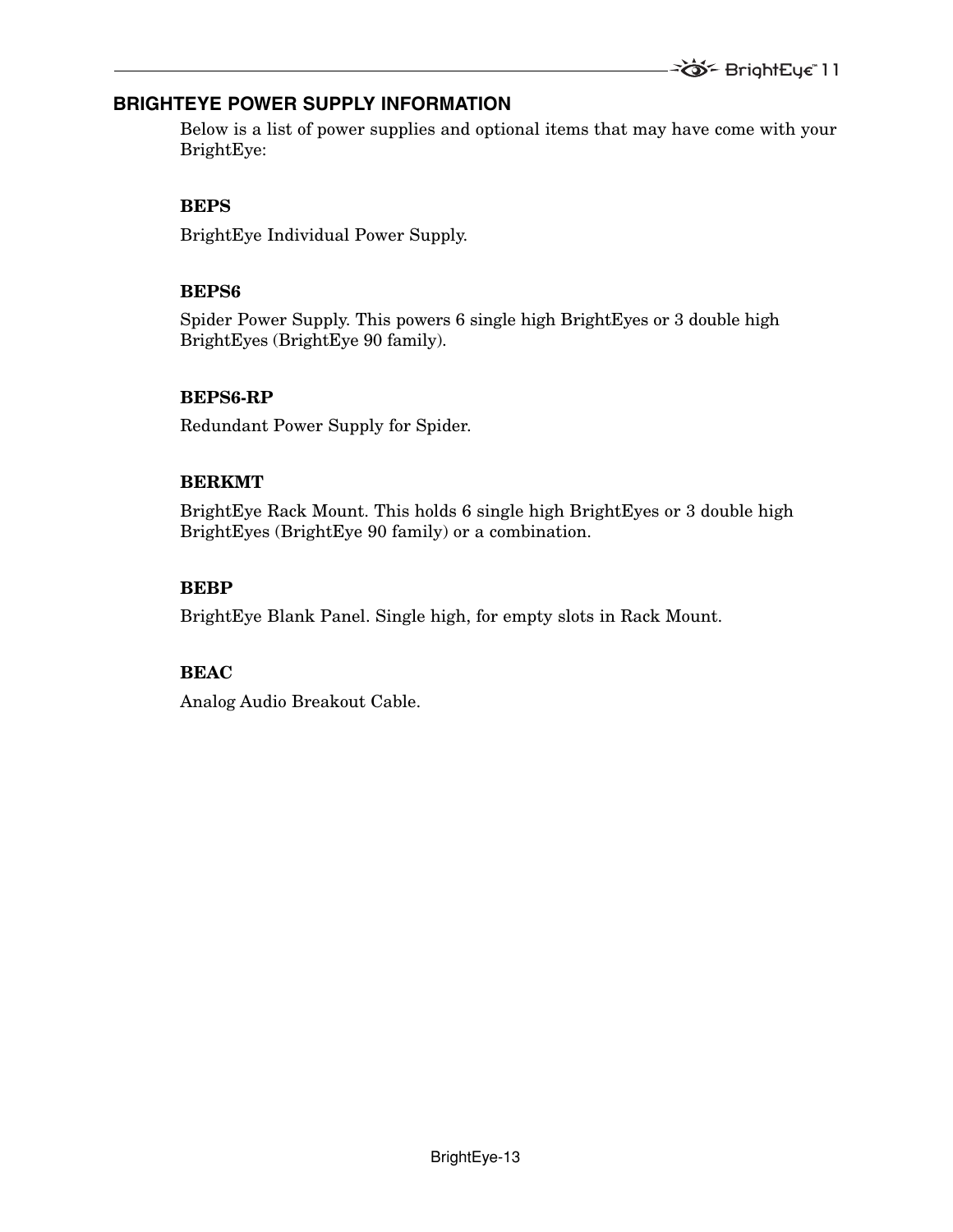# **GLOSSARY**

This is a brief glossary of commonly used terms associated with this product.

## **AES/EBU**

The digital audio standard defined as a joint effort of the Audio Engineering Society and the European Broadcast Union. AES/EBU or AES3 describes a serial bitstream that carries two audio channels, thus an AES stream is a stereo pair. The AES/EBU standard covers a wide range of sample rates and quantizations (bit depths.) In television systems, these will generally be 48 kHz and either 20 or 24 bits.

### **Bandwidth**

Strictly speaking, this refers to the range of frequencies (i.e. the width of the band of frequency) used by a signal, or carried by a transmission channel. Generally, wider bandwidth will carry and reproduce a signal with greater fidelity and accuracy.

### **Beta**

Sony Beta SP video tape machines use an analog component format that is similar to SMPTE, but differs in the amplitude of the color difference signals. It may also carry setup on the luminance channel.

# **Blanking**

The Horizontal and Vertical blanking intervals of a television signal refer to the time periods between lines and between fields. No picture information is transmitted during these times, which are required in CRT displays to allow the electron beam to be repositioned for the start of the next line or field. They are also used to carry synchronizing pulses which are used in transmission and recovery of the image. Although some of these needs are disappearing, the intervals themselves are retained for compatibility purposes. They have turned out to be very useful for the transmission of additional content, such as teletext and embedded audio.

# **CAV**

Component Analog Video. This is a convenient shorthand form, but it is subject to confusion. It is sometimes used to mean ONLY color difference component formats (SMPTE or Beta), and other times to include RGB format. In any case, a CAV signal will always require 3 connectors – either Y/R-Y/B-Y, or R/G/B.

# **Checkfield**

A Checkfield signal is a special test signal that stresses particular aspects of serial digital transmission. The performance of the Phase Locked-Loops (PLLs) in an SDI receiver must be able to tolerate long runs of 0's and 1's. Under normal conditions, only very short runs of these are produced due to a scrambling algorithm that is used. The Checkfield, also referred to as the Pathological test signal, will "undo" the scrambling and cause extremely long runs to occur. This test signal is very useful for testing transmission paths.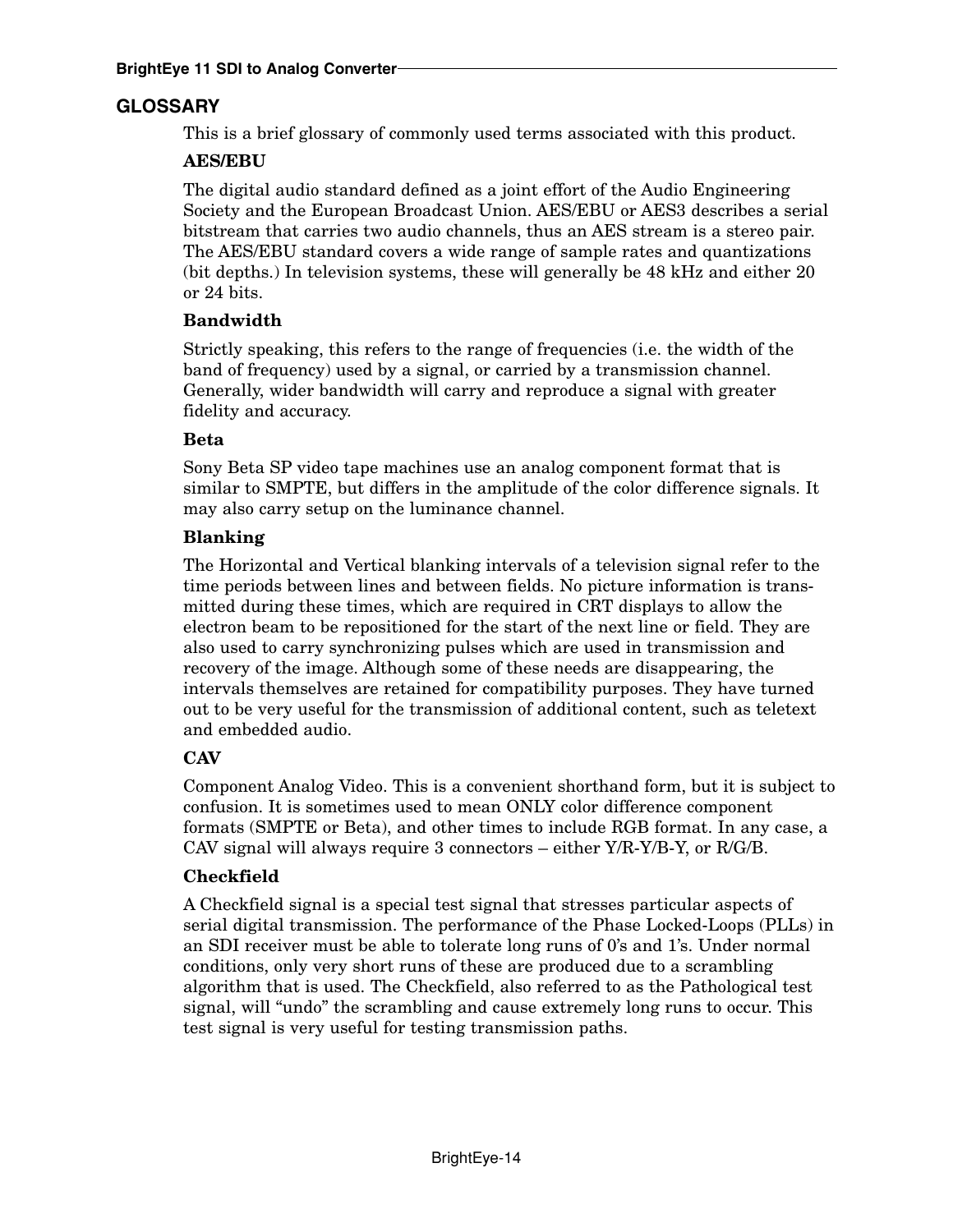# **Chroma**

The color or chroma content of a signal, consisting of the hue and saturation of the image. See also Color Difference.

#### **Component**

In a component video system, the totality of the image is carried by three separate but related components. This method provides the best image fidelity with the fewest artifacts, but it requires three independent transmission paths (cables). The commonly used component formats are Luminance and Color Difference (Y/Pr/Pb), and RGB. It was far too unwieldy in the early days of color television to even consider component transmission.

#### **Composite**

Composite television dates back to the early days of color transmission. This scheme encodes the color difference information onto a color subcarrier. The instantaneous phase of the subcarrier is the color's hue, and the amplitude is the color's saturation or intensity. This subcarrier is then added onto the existing luminance video signal. This trick works because the subcarrier is set at a high enough frequency to leave spectrum for the luminance information. But it is not a seamless matter to pull the signal apart again at the destination in order to display it or process it. The resultant artifacts of dot crawl (also referred to as chroma crawl) are only the most obvious result. Composite television is the most commonly used format throughout the world, either as PAL or NTSC. It is also referred to as Encoded video.

### **Color Difference**

Color Difference systems take advantage of the details of human vision. We have more acuity in our black and white vision than we do in color. This means that we need only the luminance information to be carried at full bandwidth, we can scrimp on the color channels. In order to do this, RGB information is converted to carry all of the luminance  $(Y$  is the black and white of the scene) in a single channel. The other two channels are used to carry the "color difference". Noted as B-Y and R-Y, these two signals describe how a particular pixel "differs" from being purely black and white. These channels typically have only half the bandwidth of the luminance.

### **Decibel (dB)**

The decibel is a unit of measure used to express the ratio in the amplitude or power of two signals. A difference of 20 dB corresponds to a 10:1 ratio between two signals, 6 dB is approximately a 2:1 ration. Decibels add while the ratios multiply, so 26 dB is a 20:1 ratio, and 14 dB is a 5:1 ratio. There are several special cases of the dB scale, where the reference is implied. Thus, dBm refers to power relative to 1 milliwatt, and dBu refers to voltage relative to .775V RMS. The original unit of measure was the Bel (10 times bigger), named after Alexander Graham Bell.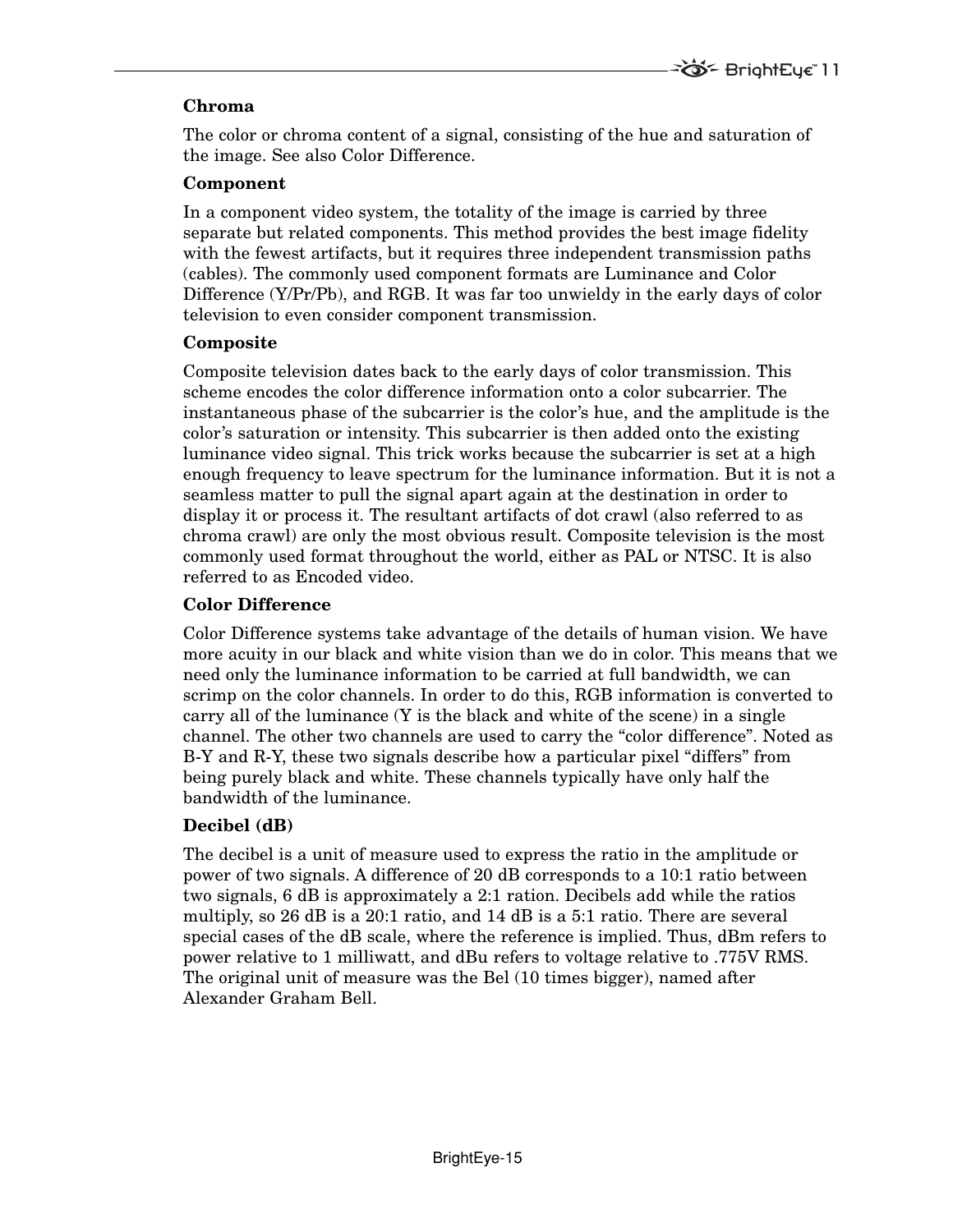## **dBFS**

In Digital Audio systems, the largest numerical value that can be represented is referred to as Full Scale. No values or audio levels greater than FS can be reproduced because they would be clipped. The nominal operating point (roughly corresponding to 0 VU) must be set below FS in order to have headroom for audio peaks. This operating point is described relative to FS, so a digital reference level of -20 dBFS has 20 dB of headroom before hitting the FS clipping point.

# **EDH**

Error Detection and Handling is a method to verify proper reception of an SDI or HD-SDI signal at the destination. The originating device inserts a data packet in the vertical interval of the SDI signal and every line of the HD signal which contains a checksum of the entire video frame. This checksum is formed by adding up the numerical values of all of the samples in the frame, using a complex formula. At the destination this same formula is applied to the incoming video and the resulting value is compared to the one included in the transmission. If they match, then the content has all arrived with no errors. If they don't, then an error has occurred.

# **Embedded Audio**

Digital Audio can be carried along in the same bitstream as an SDI or HD-SDI signal by taking advantage of the gaps in the transmission which correspond to the horizontal and vertical intervals of the television waveform. This technique an be very cost effective in transmission and routing, but can also add complexity to signal handling issues because the audio content can no longer be treated independently of the video.

# **Frame Sync**

A Frame Synchronizer is used to synchronize the timing of a video signal to coincide with a timing reference (usually a color black signal that is distributed throughout a facility). The synchronizer accomplishes this by writing the incoming video into a frame buffer memory under the timing direction of the sync information contained in that video. Simultaneously the memory is being read back by a timing system that is genlocked to a house reference. As a result, the timing or alignment of the video frame can be adjusted so that the scan of the upper left corner of the image is happening simultaneously on all sources. This is a requirement for both analog and digital systems in order to perform video effects or switch glitch-free in a router. Frame synchronization can only be performed within a single television line standard. A synchronizer will not convert an NTSC signal to a PAL signal, it takes a standards converter to do that.

### **Frequency Response**

A measurement of the accuracy of a system to carry or reproduce a range of signal frequencies. Similar to Bandwidth.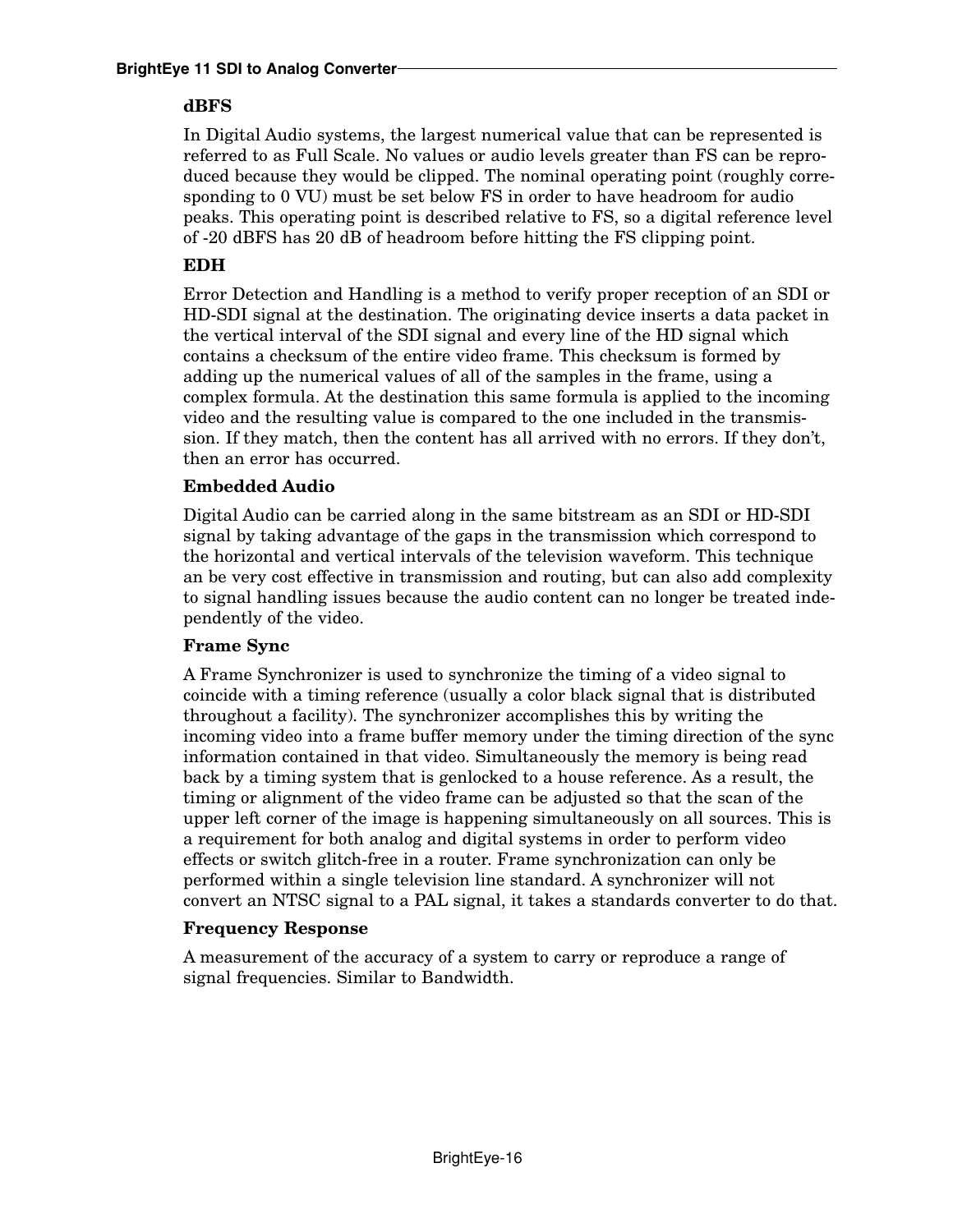### **IEC**

The International Electrotechnical Commission provides a wide range of worldwide standards. They have provided standardization of the AC power connection to products by means of an IEC line cord. The connection point uses three flat contact blades in a triangular arrangement, set in a rectangular connector. The IEC specification does not dictate line voltage or frequency. Therefore, the user must take care to verify that a device either has a universal input (capable of 90 to 230 volts, either 50 or 60 Hz), or that a line voltage switch, if present, is set correctly.

# **Interlace**

Human vision can be fooled to see motion by presenting a series of images, each with a small change relative to the previous image. In order to eliminate the flicker, our eyes need to see more than 30 images per second. This is accomplished in television systems by dividing the lines that make up each video frame (which run at 25 or 30 frames per second) into two fields. All of the odd-numbered lines are transmitted in the first field, the even-numbered lines are in the second field. In this way, the repetition rate is 50 or 60 Hz, without using more bandwidth. This trick has worked well for years, bit it introduces other temporal artifacts. Motion pictures use a slightly different technique to raise the repetition rate from the original 24 frames that make up each second of film—they just project each one twice.

# **IRE**

Video level is measured on the IRE scale, where 0 IRE is black, and 100 IRE is full white. The actual voltages that these levels correspond to can vary between formats.

# **ITU-R 601**

This is the principal standard for standard definition component digital video. It defines the luminance and color difference coding system that is also referred to as 4:2:2. The standard applies to both PAL and NTSC derived signals. They both will result in an image that contains 720 pixels horizontally, with 486 vertical pixels in NTSC, and 576 vertically in PAL. Both systems use a sample clock rate of 27 Mhz, and are serialized at 270 Mb/s.

### **Jitter**

Serial digital signals (either video or audio) are subject to the effects of jitter. This refers to the instantaneous error that can occur from one bit to the next in the exact position each digital transition. Although the signal may be at the correct frequency on average, in the interim it varies. Some bits come slightly early, other come slightly late. The measurement of this jitter is given either as the amount of time uncertainty or as the fraction of a bit width. For 270 Mb/s video, the allowable jitter is 740 picoseconds, or 0.2 UI (Unit Interval – one bit width).

### **Luminance**

The "black & white" content of the image. Human vision had more acuity in luminance, so television systems generally devote more bandwidth to the luminance content. In component systems, the luminance is referred to as Y.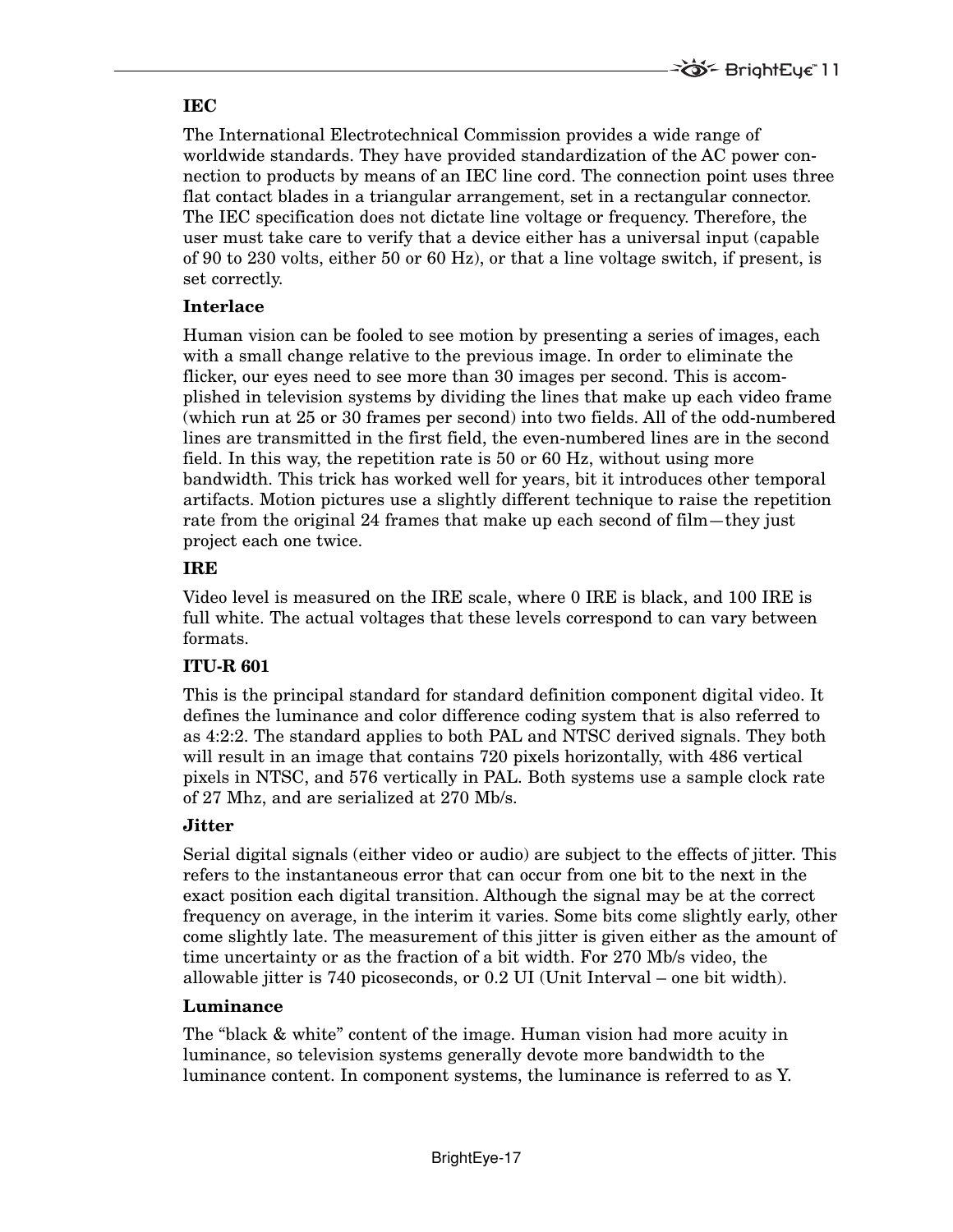# **Multi-mode**

Multi-mode fibers have a larger diameter core (either 50 or 62.5 microns), and a correspondingly larger aperture. It is much easier to couple light energy into a multi-mode fiber, but internal reflections will cause multiple "modes" of the signal to propagate down the fiber. This will degrade the ability of the fiber to be used over long distances.

See also Single mode.

## **NTSC**

The color television encoding system used in North America was originally defined by the National Television Standards Committee. This American standard has also been adopted by Canada, Mexico, Japan, Korea, and Taiwan. (This standard is referred to disparagingly as Never Twice Same Color.)

# **Optical**

An optical interface between two devices carries data by modulating a light source. This light source is typically a laser or laser diode (similar to an LED) which is turned on and off at the bitrate of the datastream. The light is carried from one device to another through a glass fiber. The fiber's core acts as a waveguide or lightpipe to carry the light energy from one end to another. Optical transmission has two very significant advantages over metallic copper cables. Firstly, it does not require that the two endpoint devices have any electrical connection to each other. This can be very advantageous in large facilities where problems with ground loops appear. And secondly, and most importantly, an optical interface can carry a signal for many kilometers or miles without any degradation or loss in the recovered signal. Copper is barely useful at distances of just 1000 feet.

### **Oversampling**

A technique to perform digital sampling at a multiple of the required sample rate. This has the advantage of raising the Nyquist Rate (the maximum frequency which can be reproduced by a given sample rate) much higher than the desired passband. this allows more easily realized anti-aliasing filters.

# **PAL**

During the early days of color television in North America, European broadcasters developed a competing system called Phase Alternation by Line. This slightly more complex system is better able to withstand the differential gain and phase errors that appear in amplifiers and transmission systems. Engineers at the BBC claim that it stands for Perfection At Last.

### **Progressive**

An image scanning technique which progresses through all of the lines in a frame in a single pass. Computer monitors all use progressive displays. This contrasts to the interlace technique common to television systems.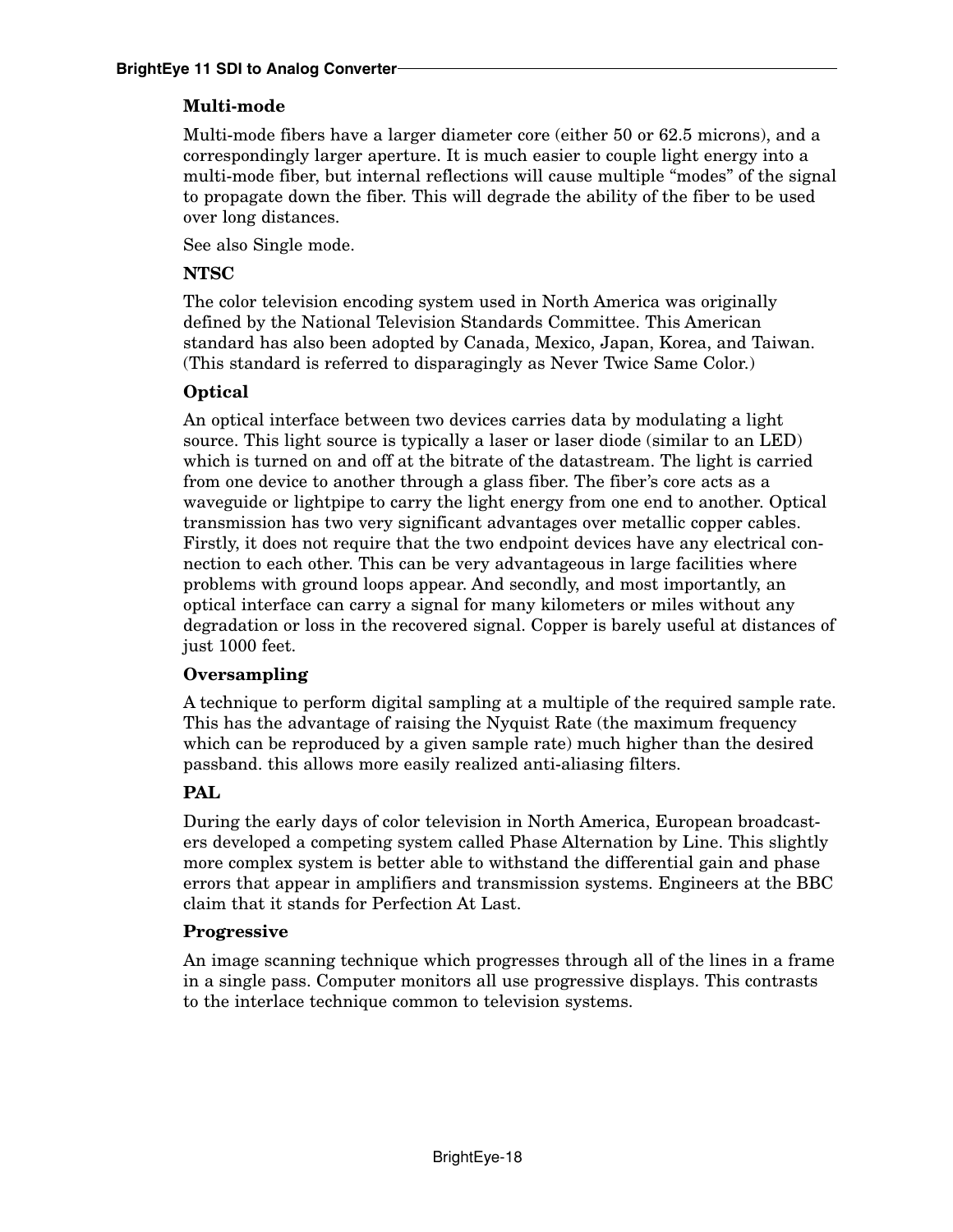### **Return Loss**

An idealized input or output circuit will exactly match its desired impedance (generally 75 ohms) as a purely resistive element, with no reactive (capacitive or inductive elements). In the real world we can only approach the ideal. So our real inputs and outputs will have some capacitance and inductance. This will create impedance matching errors, especially at higher frequencies. The Return Loss of an input or output measures how much energy is returned (reflected back due to the impedance mismatch). For digital circuits, a return loss of 15 dB is typical. This means that the energy returned is 15 dB less than the original signal. In analog circuits, a 40 dB figure is expected.

#### **RGB**

RGB systems carry the totality of the picture information as independent Red, Green, and Blue signals. Television is an additive color system, where all three components add to produce white. Because the luminance (or detail) information is carried partially in each of the RGB channels, all three must be carried at full bandwidth in order to faithfully reproduce an image.

#### **ScH Phase**

Used in composite systems, ScH Phase measures the relative phase between the leading edge of sync on line 1 of field 1 and a continuous subcarrier sinewave. Due to the arithmetic details of both PAL and NTSC, this relationship is not the same at the beginning of each frame. In PAL, the pattern repeats ever 4 frames (8 fields) which is also known as the Bruch Blanking sequence. In NTSC, the repeat is every 2 frames (4 fields). This creates enormous headaches in editing systems and the system timing of analog composite facilities.

### **SDI**

Serial Digital Interface. This term refers to inputs and outputs of devices that support serial digital component video. This generally means standard definition at 270 Mb/s. The use of "HD-SDI" is beginning to appear to indicate High Definition Serial Digital video at 1.485 Gb/s.

#### **SMPTE**

The Society of Motion Picture and Television Engineers is a professional organization which has done tremendous work in setting standards for both the film and television industries. The term "SMPTE'" is also shorthand for one particular component video format - luminance and color difference.

#### **Single Mode**

A Single mode (or monomode) optical fiber carries an optical signal on a very small diameter (9 micron) core surrounded with cladding. The small diameter means that no internally reflected lightwaves will be propagated. Thus only the original "mode" of the signal passes down the fiber. A single mode fiber used in an optical SDI system can carry a signal for up to 20 kilometers. Single mode fibers require particular care in their installation due to the extremely small optical aperture that they present at splice and connection points.

See also Multi-mode.